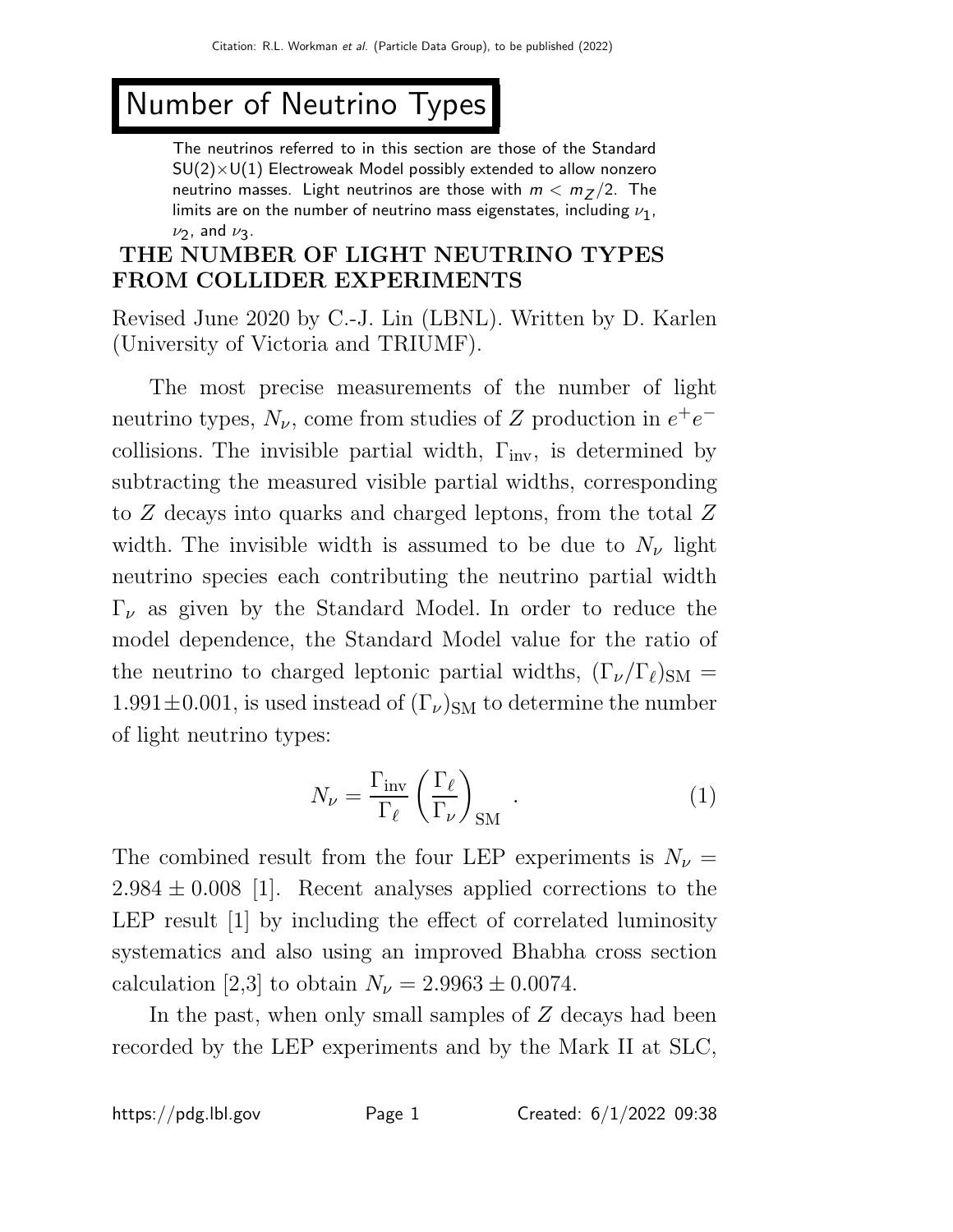the uncertainty in  $N_{\nu}$  was reduced by using Standard Model fits to the measured hadronic cross sections at several centerof-mass energies near the Z resonance. Since this method is much more dependent on the Standard Model, the approach described above is favored.

Before SLC and LEP, limits on the number of neutrino generations were placed by experiments at lower-energy  $e^+e^-$  colliders by measuring the cross section of the process  $e^+e^- \to \nu \overline{\nu} \gamma$ . The ASP, CELLO, MAC, MARK J, and VENUS experiments observed a total of 3.9 events above background [4], leading to a 95% CL limit of  $N_{\nu}$  < 4.8. This process has a much larger cross section at center-of-mass energies near the Z mass and has been measured at LEP by the ALEPH, DELPHI, L3, and OPAL experiments [5]. These experiments have observed several thousand such events, and the combined result is  $N_{\nu} = 3.00 \pm 0.08$ . The same process has also been measured by the LEP experiments at much higher center-of-mass energies, between 130 and 208 GeV, in searches for new physics [6]. Combined with the lower energy data, the result is  $N_{\nu} = 2.92 \pm 0.05$ .

Experiments at  $p\bar{p}$  colliders also placed limits on  $N_{\nu}$  by determining the total Z width from the observed ratio of  $W^{\pm} \to \ell^{\pm} \nu$  to  $Z \to \ell^{\pm} \ell^{-}$  events [7]. This involved a calculation that assumed Standard Model values for the total W width and the ratio of W and Z leptonic partial widths, and used an estimate of the ratio of Z to W production cross sections. Now that the Z width is very precisely known from the LEP experiments, the approach is now one of those used to determine the W width.

## References

1. ALEPH, DELPHI, L3, OPAL, and SLD Collaborations, and LEP Electroweak Working Group, and SLD Electroweak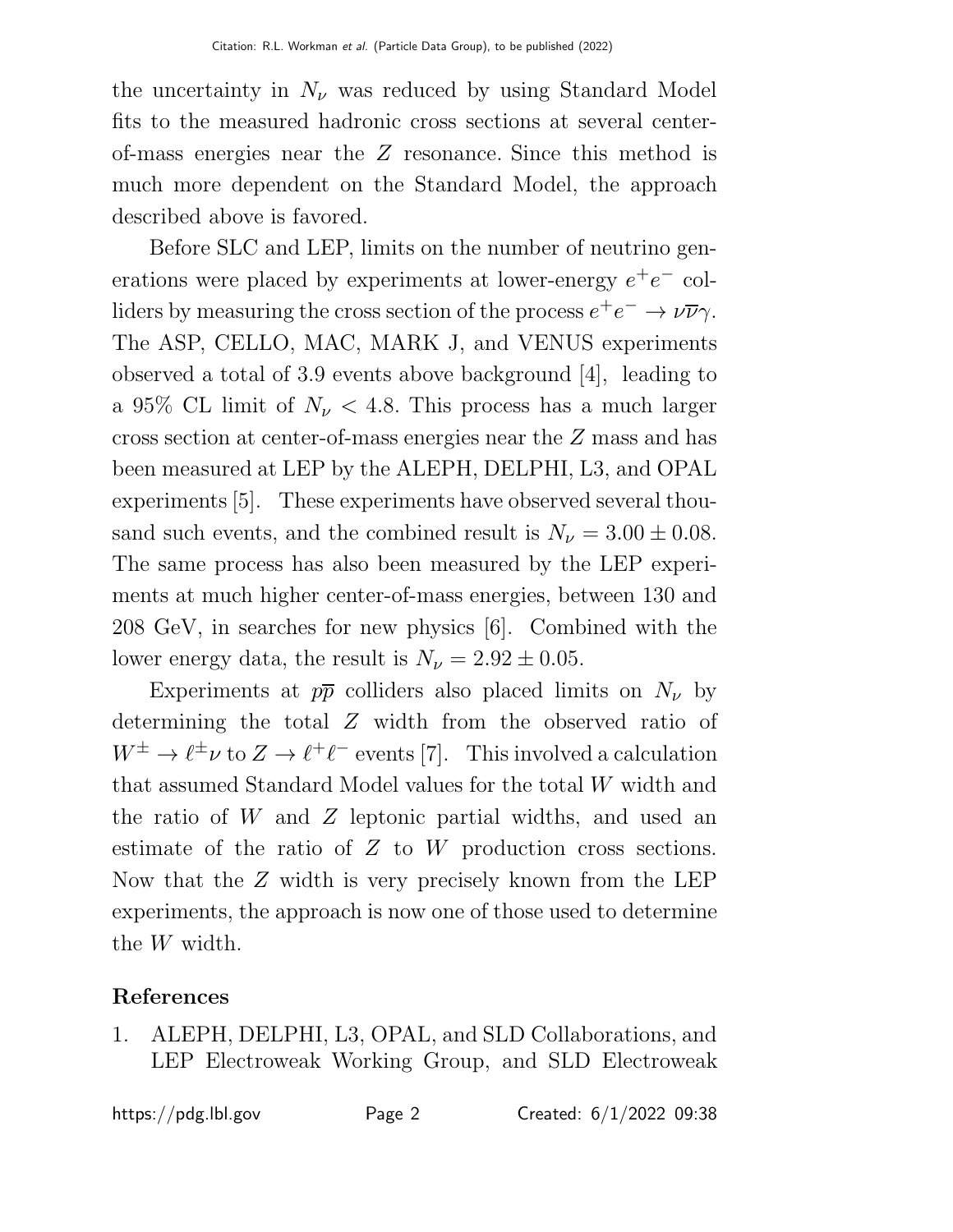Group, and SLD Heavy Flavour Group, Phys. Reports 427, 257 (2006).

- 2. P. Janot and S. Jadach, Phys. Lett. B803, 135319 (2020).
- 3. G. Voutsinas et al., Phys. Lett. B800, 135068 (2020).
- 4. VENUS: K. Abe et al., Phys. Lett. **B232**, 431 (1989); ASP: C. Hearty *et al.*, Phys. Rev. **D39**, 3207 (1989); CELLO: H.J. Behrend et al., Phys. Lett. B215, 186 (1988); MAC: W.T. Ford *et al.*, Phys. Rev. **D33**, 3472 (1986); MARK J: H. Wu, Ph.D. Thesis, Univ. Hamburg (1986).
- 5. L3: M. Acciarri *et al.*, Phys. Lett. **B431**, 199 (1998); DELPHI: P. Abreu et al., Z. Phys. C74, 577 (1997); OPAL: R. Akers et al., Z. Phys. C65, 47 (1995); ALEPH: D. Buskulic et al., Phys. Lett. B313, 520 (1993).
- 6. DELPHI: J. Abdallah et al., Eur. Phys. J. C38, 395 (2005); L3: P. Achard *et al.*, Phys. Lett. **B587**, 16 (2004); ALEPH: A. Heister et al., Eur. Phys. J. C28, 1 (2003); OPAL: G. Abbiendi et al., Eur. Phys. J. C18, 253 (2000).
- 7. UA1: C. Albajar et al., Phys. Lett. B198, 271 (1987); UA2: R. Ansari et al., Phys. Lett. B186, 440 (1987).

## Number from e<sup>+</sup>e<sup>-</sup> Colliders

|  |  | Number of Light $\nu$ Types |  |  |
|--|--|-----------------------------|--|--|
|--|--|-----------------------------|--|--|

| VALUE                                                                         | DOCUMENT ID               |                | TECN        |
|-------------------------------------------------------------------------------|---------------------------|----------------|-------------|
| $2.9963 \pm 0.0074$                                                           | $1$ JANOT                 | 20             |             |
| • • • We do not use the following data for averages, fits, limits, etc. • • • |                           |                |             |
| $2.9918 \pm 0.0081$                                                           | <sup>2</sup> VOUTSINAS 20 |                |             |
| $2.9840 \pm 0.0082$                                                           | $3$ LEP-SLC               | 06             | <b>RVUE</b> |
| $+0.05$<br>3.00                                                               | $4$ I FP                  | Q <sub>2</sub> | <b>RVUF</b> |

 $1$  JANOT 20 applies a correction to LEP-SLC 06 using an updated Bhabha cross section calculation. This result also includes a correction to account for correlated luminosity bias as presented in VOUTSINAS 20.

<sup>2</sup> VOUTSINAS 20 applies a correction to LEP-SLC 06 to account for correlated luminosity bias.

3 Combined fit from ALEPH, DELPHI, L3 and OPAL Experiments.

<sup>4</sup> Simultaneous fits to all measured cross section data from all four LEP experiments.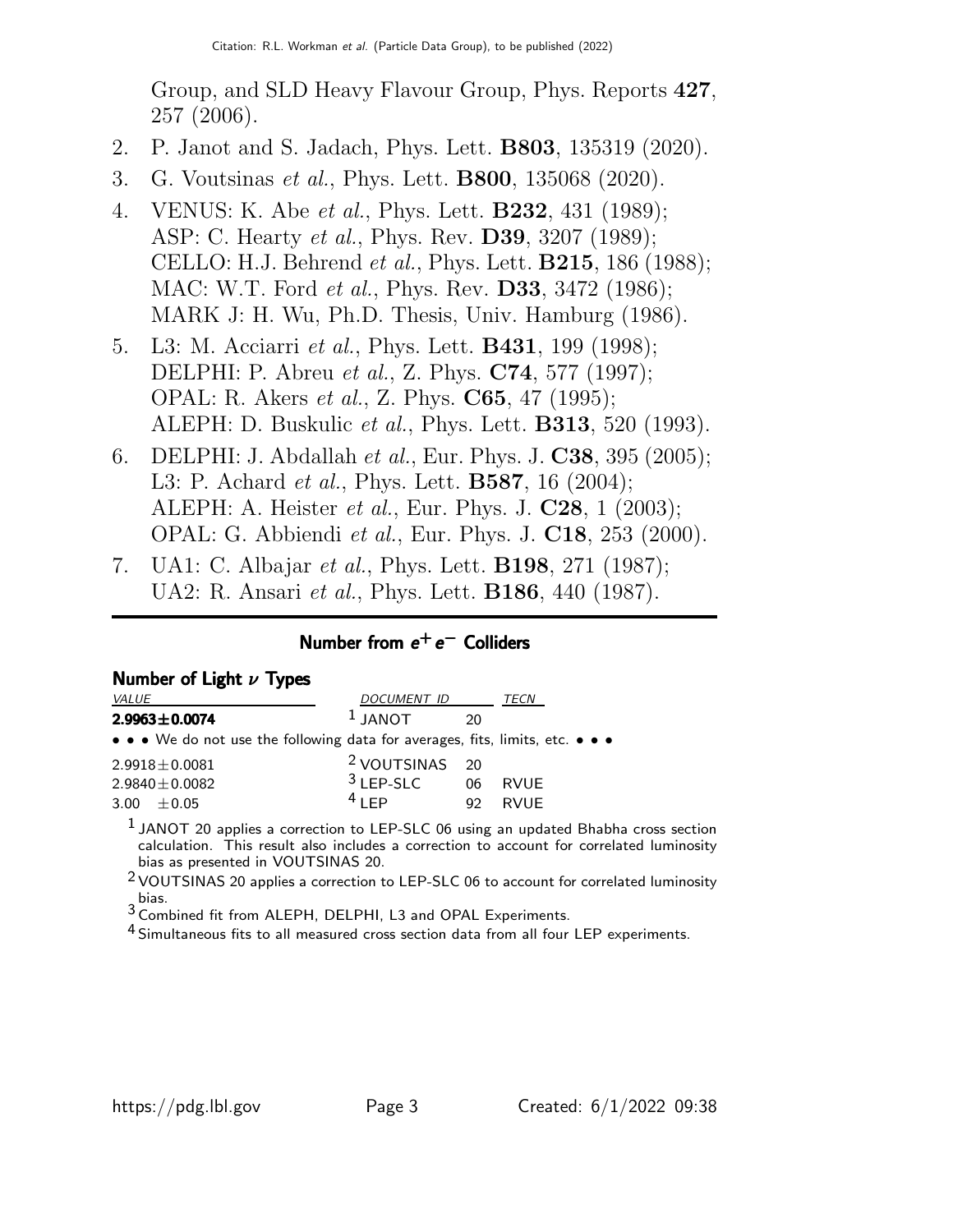#### Number of Light  $\nu$  Types from Direct Measurement of Invisible Z Width

In the following, the invisible  $Z$  width is obtained from studies of single-photon events from the reaction  $e^+e^- \rightarrow \nu \overline{\nu} \gamma$ . All are obtained from LEP runs in the  $E_{\text{CR}}^{\text{enc}}$  range 88–209 GeV.

| <b>VALUE</b>                                                                  | <b>DOCUMENT ID</b> |        | <b>TECN</b> | <b>COMMENT</b>                      |  |  |
|-------------------------------------------------------------------------------|--------------------|--------|-------------|-------------------------------------|--|--|
| 2.92±0.05 OUR AVERAGE Error includes scale factor of 1.2.                     |                    |        |             |                                     |  |  |
| $2.84 + 0.10 + 0.14$                                                          | ABDALLAH           |        | 05B DLPH    | $\sqrt{s} = 180 - 209$ GeV          |  |  |
| $2.98 \pm 0.05 \pm 0.04$                                                      | <b>ACHARD</b>      |        | 04E L3      | 1990-2000 LEP runs                  |  |  |
| $2.86 + 0.09$                                                                 | <b>HEISTER</b>     |        |             | 03C ALEP $\sqrt{s} = 189 - 209$ GeV |  |  |
| $2.69 + 0.13 + 0.11$                                                          | ABBIENDI,G         |        | 00D OPAL    | 1998 LEP run                        |  |  |
| $2.89 + 0.32 + 0.19$                                                          | ABREU              | 971    | <b>DLPH</b> | 1993-1994 LEP runs                  |  |  |
| $3.23 + 0.16 + 0.10$                                                          | <b>AKERS</b>       |        | 95C OPAL    | 1990-1992 LEP runs                  |  |  |
| $2.68 + 0.20 + 0.20$                                                          | <b>BUSKULIC</b>    | 931    | AI FP       | 1990-1991 LEP runs                  |  |  |
| • • • We do not use the following data for averages, fits, limits, etc. • • • |                    |        |             |                                     |  |  |
| $2.84 \pm 0.15 \pm 0.14$                                                      | ABREU              |        | 00Z DLPH    | 1997-1998 LEP runs                  |  |  |
| $3.01 \pm 0.08$                                                               | <b>ACCIARRI</b>    | 99R L3 |             | 1991-1998 LEP runs                  |  |  |
| $3.1 + 0.6 + 0.1$                                                             | ADAM               |        | 96C DLPH    | $\sqrt{s} = 130, 136$ GeV           |  |  |

### Limits from Astrophysics and Cosmology

#### Effective Number of Light  $\nu$  Types

"Light" means here with a mass < about 1 MeV. The quoted values correspond to N<sub>eff</sub>, where N<sub>eff</sub> = 3.045 in the Standard Model with N<sub>V</sub> = 3. See also reviews on "Big-Bang Nucleosynthesis" and "Neutrinos in Cosmology."

| <b>VALUE</b>                                                                  | $CL\%$ | <b>DOCUMENT ID</b>      |     |             | TECN COMMENT         |
|-------------------------------------------------------------------------------|--------|-------------------------|-----|-------------|----------------------|
| • • • We do not use the following data for averages, fits, limits, etc. • • • |        |                         |     |             |                      |
| $2.99 \pm 0.17$                                                               | 68     | $1$ AGHANIM             | 20  | COSM        |                      |
| $2.84 \pm 0.15$                                                               | 68     | $2$ FIELDS              | 20  | COSM BBN    |                      |
| $2.88 \pm 0.17$                                                               | 68     | $3$ IVANOV              | 20  |             | COSM Planck and BOSS |
| $2.3 - 3.2$                                                                   | 95     | $4$ VERDE               | 17  | COSM        |                      |
| $2.88 \pm 0.16$                                                               | 68     | <sup>5</sup> CYBURT     | 16  | COSM BBN    |                      |
| $2.88 \pm 0.20$                                                               | 95     | <sup>6</sup> ROSSI      | 15  | COSM        |                      |
| 3.3 $\pm 0.5$                                                                 | 95     | $7$ ADE                 | 14  |             | COSM Planck          |
| $3.78 + 0.31$<br>-0.30                                                        |        | <sup>8</sup> COSTANZI   | 14  | COSM        |                      |
| $3.29 \pm 0.31$                                                               |        | $9$ HOU                 | 14  | COSM        |                      |
| < 3.80                                                                        | 95     | 10 LEISTEDT             | 14  | COSM        |                      |
| < 4.10                                                                        | 95     | <sup>11</sup> MORESCO   | 12  | COSM        |                      |
| < 5.79                                                                        | 95     | $12$ XIA                | 12  | <b>COSM</b> |                      |
| < 4.08                                                                        | 95     | MANGANO                 | 11  | COSM BBN    |                      |
| $0.9 - 8.2$                                                                   |        | <sup>13</sup> ICHIKAWA  | 07  | COSM        |                      |
| $3 - 7$                                                                       | 95     | $14$ CIRELLI            | 06  | COSM        |                      |
| $2.7 - 4.6$                                                                   | 95     | <sup>15</sup> HANNESTAD | 06  | COSM        |                      |
| $3.6 - 7.4$                                                                   | 95     | $14$ SELJAK             | 06  | COSM        |                      |
| < 4.4                                                                         |        | 16 CYBURT               | 05  | COSM        |                      |
| < 3.3                                                                         |        | <sup>17</sup> BARGER    | 03C | COSM        |                      |
| $1.4 - 6.8$                                                                   |        | <sup>18</sup> CROTTY    | 03  | COSM        |                      |
| $1.9 - 6.6$                                                                   |        | 18 PIERPAOLI            | 03  | COSM        |                      |
| $2 - 4$                                                                       |        | <b>LISI</b>             | 99  | COSM BBN    |                      |
| < 4.3                                                                         |        | <b>OLIVE</b>            | 99  | COSM BBN    |                      |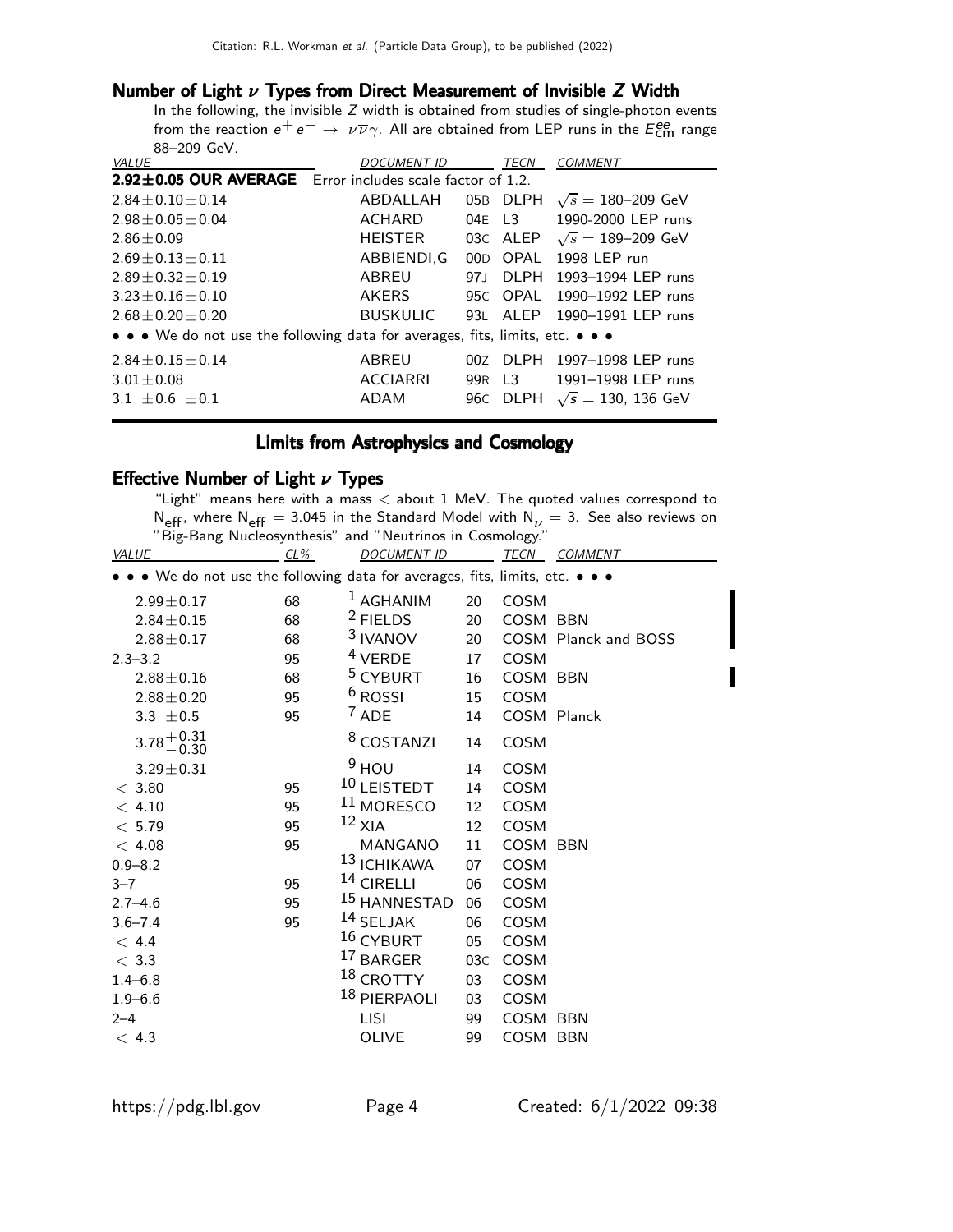| < 4.9   | <b>COPI</b>                | 97              |      | Cosmology                              |
|---------|----------------------------|-----------------|------|----------------------------------------|
| $<$ 3.6 | <b>HATA</b>                | 97 <sub>B</sub> |      | High D/H quasar abs.                   |
| < 4.0   | <b>OLIVE</b>               | 97              |      | BBN; high $^{4}$ He and $^{7}$ Li      |
| < 4.7   | CARDALL                    | 96B             | COSM | High D/H quasar abs.                   |
| < 3.9   | <b>FIELDS</b>              | 96              |      | COSM BBN; high <sup>4</sup> He and 'Li |
| < 4.5   | <b>KERNAN</b>              | 96              |      | COSM High D/H quasar abs.              |
| $<$ 3.6 | <b>OLIVE</b>               | 95              |      | BBN; $>$ 3 massless $\nu$              |
| < 3.3   | <b>WALKER</b>              | 91              |      | Cosmology                              |
| < 3.4   | <b>OLIVE</b>               | 90              |      | Cosmology                              |
| $<$ 4   | YANG                       | 84              |      | Cosmology                              |
| $<$ 4   | YANG                       | 79              |      | Cosmology                              |
| < 7     | <b>STEIGMAN</b>            | 77              |      | Cosmology                              |
|         | <b>PEEBLES</b>             | 71              |      | Cosmology                              |
| $<$ 16  | <sup>19</sup> SHVARTSMAN69 |                 |      | Cosmology                              |
|         | <b>HOYLE</b>               | 64              |      | Cosmology                              |
|         |                            |                 |      |                                        |

 $<sup>1</sup>$  AGHANIM 20 best fit on number of neutrino types is based on Planck data combined</sup> with lensing and baryon acoustic oscillations (BAO). Without BAO, they find  $2.89^{+0.18}_{-0.19}$ . Several other values are quoted using different combinations of data.

2 FIELDS 20 combines Planck 2018 CMB data with BBN and observations of deuterium

and Helium-4. 3 IVANOV 20 combines 2018 Planck CMB data with baryon acoustic oscillation data from BOSS. This study is based on a full-shape likelhood for the redshift-space galaxy power spectrum of the BOSS data.

<sup>4</sup> Uses Planck Data combined with an independent standard measure of distance to the sound horizon to set a limit on the total number of neutrinos. Only CMB and early-time information are used.

5 CYBURT 16 combines Planck 2015 CMB data with BBN and observations of deuterium and Helium-4.

6ROSSI 15 sets limits on the number of neutrino types using BOSS Lyman alpha forest data combined with Planck CMB data and baryon acoustic oscillations.

 $7$  Fit to the number of neutrino degrees of freedom from Planck CMB data along with WMAP polarization, high L, and BAO data.

 $8$  Fit to the number of neutrinos degrees of freedom from Planck CMB data along with BAO, shear and cluster data.

 $9$  Fit based on the SPT-SZ survey combined with CMB, BAO, and  $H_0$  data.

 $^{10}$  Constrains the number of neutrino degrees of freedom (marginalizing over the total mass) from CMB, CMB lensing, BAO, and galaxy clustering data.

 $^{11}$  Limit on the number of light neutrino types from observational Hubble parameter data with seven-year WMAP data, SPT, and the most recent estimate of  $H_0$ . Best fit is  $3.45 \pm 0.65$ .

12 Limit on the number of light neutrino types from the CFHTLS combined with seven-year WMAP data and a prior on the Hubble parameter. Best fit is  $4.17^{+1.62}_{-1.26}$ . Limit is

relaxed to  $3.98^{+2.02}_{-1.20}$  when small scales affected by non-linearities are removed.

 $13$  Constrains the number of neutrino types from recent CMB and large scale structure data. No priors on other cosmological parameters are used.

14 Constrains the number of neutrino types from recent CMB, large scale structure, Lymanalpha forest, and SN1a data. The slight preference for  $N_{\nu} > 3$  comes mostly from the Lyman-alpha forest data.

 $15$  Constrains the number of neutrino types from recent CMB and large scale structure data. See also HAMANN 07.

 $16$  Limit on the number of neutrino types based on <sup>4</sup>He and D/H abundance assuming a baryon density fixed to the WMAP data. Limit relaxes to 4.6 if D/H is not used or to 5.8 if only D/H and the CMB are used. See also CYBURT 01 and CYBURT 03.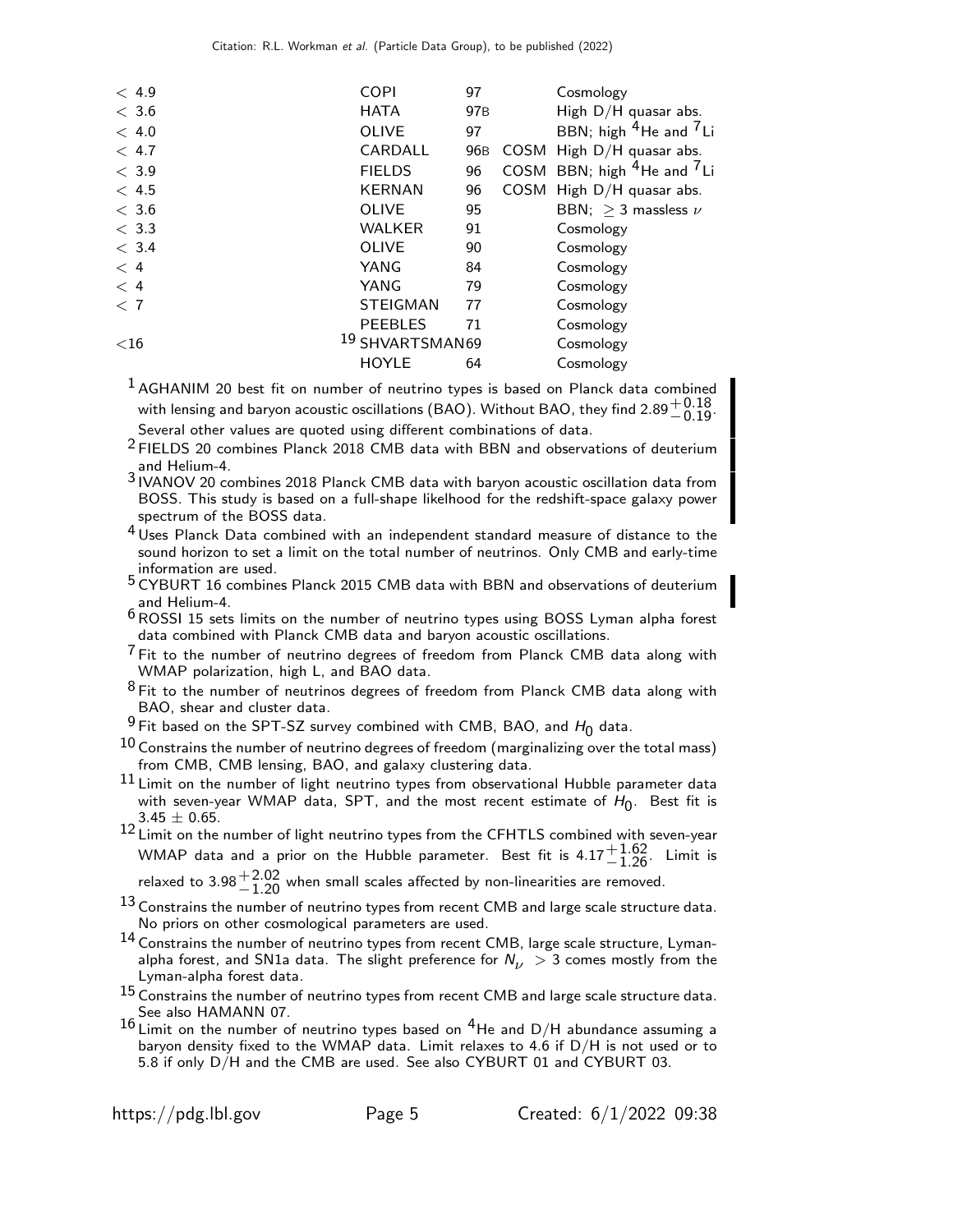$^{17}$  Limit on the number of neutrino types based on combination of WMAP data and bigbang nucleosynthesis. The limit from WMAP data alone is 8.3. See also KNELLER 01.  $N_{\nu} \geq 3$  is assumed to compute the limit.

 $^{18}$ 95% confidence level range on the number of neutrino flavors from WMAP data combined with other CMB measurements, the 2dfGRS data, and HST data.

19 SHVARTSMAN 69 limit inferred from his equations.

## Number Coupling with Less Than Full Weak Strength

| <i>VALUE</i>                                                                                                                                                                                                                                                                                                        | <i>DOCUMENT ID</i>          | <i>TECN</i> |
|---------------------------------------------------------------------------------------------------------------------------------------------------------------------------------------------------------------------------------------------------------------------------------------------------------------------|-----------------------------|-------------|
| $\bullet \bullet \bullet$ We do not use the following data for averages, fits, limits, etc. $\bullet \bullet \bullet$                                                                                                                                                                                               |                             |             |
| <20                                                                                                                                                                                                                                                                                                                 | <sup>1</sup> OLIVE 81C COSM |             |
| <20                                                                                                                                                                                                                                                                                                                 | $1$ STEIGMAN 79 COSM        |             |
| $\frac{1}{2}$ $\frac{1}{2}$ $\frac{1}{2}$ $\frac{1}{2}$ $\frac{1}{2}$ $\frac{1}{2}$ $\frac{1}{2}$ $\frac{1}{2}$ $\frac{1}{2}$ $\frac{1}{2}$ $\frac{1}{2}$ $\frac{1}{2}$ $\frac{1}{2}$ $\frac{1}{2}$ $\frac{1}{2}$ $\frac{1}{2}$ $\frac{1}{2}$ $\frac{1}{2}$ $\frac{1}{2}$ $\frac{1}{2}$ $\frac{1}{2}$ $\frac{1}{2}$ |                             |             |

<sup>1</sup> Limit varies with strength of coupling. See also WALKER 91.

#### REFERENCES FOR Limits on Number of Neutrino Types

| AGHANIM         | 20   | AA 641 A6              | N. Aghanim et al.                               | (Planck Collab.)      |
|-----------------|------|------------------------|-------------------------------------------------|-----------------------|
| <b>FIELDS</b>   | 20   | JCAP 2003 010          | B. Fields et al.                                | (ILL, MINN)           |
| Also            |      | JCAP 2011 E02 (errat.) | B. Fields et al.                                | (ILL, MINN)           |
| <b>IVANOV</b>   | 20   | PR D101 083504         | M.M. Ivanov, M. SImonovic, M. Zaldarriaga       | $(NYU,+)$             |
| JANOT           | 20   | PL B803 135319         | P. Janot, S. Jadach                             | (CERN, CRAC)          |
| VOUTSINAS       | 20   | PL B800 135068         | G. Voutsinas et al.                             | (CERN, BOHR)          |
| VERDE           | 17   | JCAP 1704 023          | L. Verde et al.                                 |                       |
| CYBURT          | 16   | RMP 88 015004          | R.H. Cyburt et al.                              | (MSU, ILL, MINN)      |
| ROSSI           | 15   | PR D92 063505          | G. Rossi et al.                                 |                       |
| ADE             | 14   | AA 571 A16             | P.A.R. Ade et al.                               | (Planck Collab.)      |
| COSTANZI        | 14   | JCAP 1410 081          | M. Costanzi <i>et al.</i>                       | (TRST, TRSTI)         |
| HOU             | 14   | APJ 782 74             | Z. Hou et al.                                   |                       |
| LEISTEDT        | 14   | PRL 113 041301         | B. Leistedt, H.V. Peiris, L. Verde              |                       |
| MORESCO         | 12   | JCAP 1207 053          | M. Moresco <i>et al.</i>                        |                       |
| XIA             | 12   | JCAP 1206 010          | J.-Q. Xia <i>et al.</i>                         |                       |
| MANGANO         | 11   | PL B701 296            | G. Mangano, P. Serpico                          |                       |
| HAMANN          | 07   | JCAP 0708 021          | J. Hamann <i>et al.</i>                         |                       |
| ICHIKAWA        | 07   | JCAP 0705 007          | K. Ichikawa, M. Kawasaki, F. Takahashi          |                       |
| CIRELLI         | 06   | JCAP 0612 013          | M. Cirelli <i>et al.</i>                        |                       |
| HANNESTAD       | 06   | JCAP 0611 016          | S. Hannestad, G. Raffelt                        |                       |
| LEP-SLC         | 06   | PRPL 427 257           | ALEPH, DELPHI, L3, OPAL, SLD and working groups |                       |
| SELJAK          | 06   | JCAP 0610 014          | U. Seljak, A. Slosar, P. McDonald               |                       |
| ABDALLAH        | 05B  | EPJ C38 395            | J. Abdallah et al.                              | (DELPHI Collab.)      |
| CYBURT          | 05   | ASP 23 313             | R.H. Cyburt et al.                              |                       |
| ACHARD          | 04E  | PL B587 16             | P. Achard et al.                                | $(L3$ Collab.)        |
| <b>BARGER</b>   | 03C  | PL B566 8              | V. Barger et al.                                |                       |
| CROTTY          | 03   | PR D67 123005          | P. Crotty, J. Lesgourgues, S. Pastor            |                       |
| <b>CYBURT</b>   | 03   | PL B567 227            | R.H. Cyburt, B.D. Fields, K.A. Olive            |                       |
| HEISTER         | 03C  | EPJ C28 1              | A. Heister <i>et al.</i>                        | (ALEPH Collab.)       |
| PIERPAOLI       | 03   | MNRAS 342 L63          | E. Pierpaoli                                    |                       |
| <b>CYBURT</b>   | 01   | ASP 17 87              | R.H. Cyburt, B.D. Fields, K.A. Olive            |                       |
| KNELLER         | 01   | PR D64 123506          | J.P. Kneller et al.                             |                       |
| ABBIENDI,G      | 00D  | EPJ C18 253            | G. Abbiendi et al.                              | (OPAL Collab.)        |
| ABREU           | 00Z  | EPJ C17 53             | P. Abreu et al.                                 | (DELPHI Collab.)      |
| ACCIARRI        | 99R  | PL B470 268            | M. Acciarri et al.                              | $(L3$ Collab.)        |
| LISI            | 99   | PR D59 123520          | E. Lisi, S. Sarkar, F.L. Villante               |                       |
| OLIVE           | 99   | ASP 11 403             | K.A. Olive, D. Thomas                           |                       |
| ABREU           | 97 J | ZPHY C74 577           | P. Abreu <i>et al.</i>                          | (DELPHI Collab.)      |
| COPI            | 97   | PR D55 3389            | C.J. Copi, D.N. Schramm, M.S. Turner            | (CHIC)                |
| HATA            | 97B  | PR D55 540             | N. Hata <i>et al.</i>                           | (OSU, PENN)           |
| OLIVE           | 97   | ASP 7 27               | K.A. Olive, D. Thomas                           | (MINN, FLOR)          |
| ADAM            | 96C  | PL B380 471            | W. Adam et al.                                  | (DELPHI Collab.)      |
| CARDALL         | 96B  | APJ 472 435            | C.Y. Cardall, G.M. Fuller                       | (UCSD)                |
| <b>FIELDS</b>   | 96   | New Ast 1 77           | B.D. Fields et al.                              | $(NDAM, CERN, MINN+)$ |
| KERNAN          | 96   | PR D54 3681            | P.S. Kernan, S. Sarkar                          | (CASE, OXFTP)         |
| AKERS           | 95C  | ZPHY C65 47            | R. Akers et al.                                 | (OPAL Collab.)        |
| OLIVE           | 95   | PL B354 357            | K.A. Olive, G. Steigman                         | (MINN, OSU)           |
| <b>BUSKULIC</b> | 93L  | PL B313 520            | D. Buskulic et al.                              | (ALEPH Collab.)       |
|                 |      |                        |                                                 |                       |